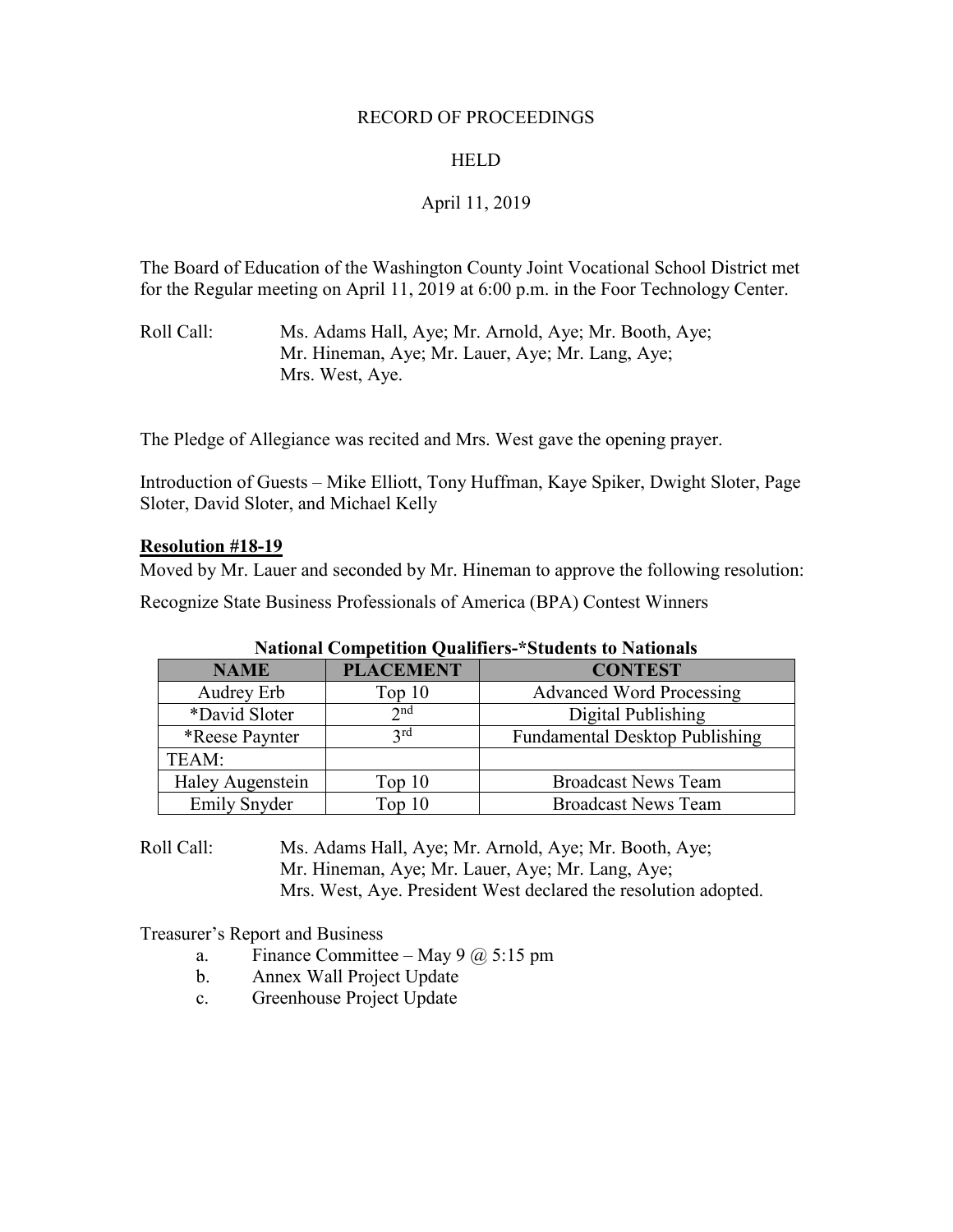Page 6122 Minutes – Washington County JVS District April 11, 2019

# **Resolution #19-19**

Moved by Mr. Arnold and seconded by Mr. Lauer to approve the following consent agenda items:

- a. Waive the reading and approve the minutes of the regular meeting of March 14, 2019.
- b. Approve the Financial Report by fund/special cost center, check register, bank reconciliation, and record of cash and investments for the month of March 2019.

Roll Call: Ms. Adams Hall, Aye; Mr. Arnold, Aye; Mr. Booth, Aye; Mr. Hineman, Aye; Mr. Lauer, Aye; Mr. Lang, Aye; Mrs. West, Aye. President West declared the resolution adopted.

Superintendent's Report and Business

- a. Career Connect April 4  $\omega$  Marietta College
- b. Honor Roll  $3<sup>rd</sup>$  Nine Weeks
- c. School Calendar 2019-2020
- d. Senior Awards Assembly May 21, 2019
- e. Board Policies
- f. Negotiations
- g. Vision Statement

# **Resolution #20-19**

Moved by Mr. Lang and seconded by Mr. Arnold to approve the following consent agenda items:

- a. Accept the following donations:
	- 1. Marietta Transfer Company, Inc. donated \$200 to the Diesel Truck Mechanics program.
	- 2. Triple I, donated \$800 to the Diesel Truck Mechanics program.
	- 3. Canterbury Electric, LLC donated electrical supplies worth \$978 to the Electricity program.
- b. Employ the following substitute teacher for the 2018-2019 school year: Jane Adkins at a rate of \$100.00/day.
- c. Approve out-of-state travel for Chris Palmer, to travel to Anaheim, CA for BPA Nationals May 1-5, 2019 at a cost not to exceed \$2,375.
- d. Approve out-of-state travel for students, Reese Paynter & David Sloter to travel to Anaheim, CA to the National BPA competition, May 1-5, 2019.
- e. Recognize Teacher & Staff Appreciation Week May 6 -10, 2019.
- f. Renew Administration Contract beginning July 1, 2019:

| Name             | Contract |
|------------------|----------|
| Elliott, Michael |          |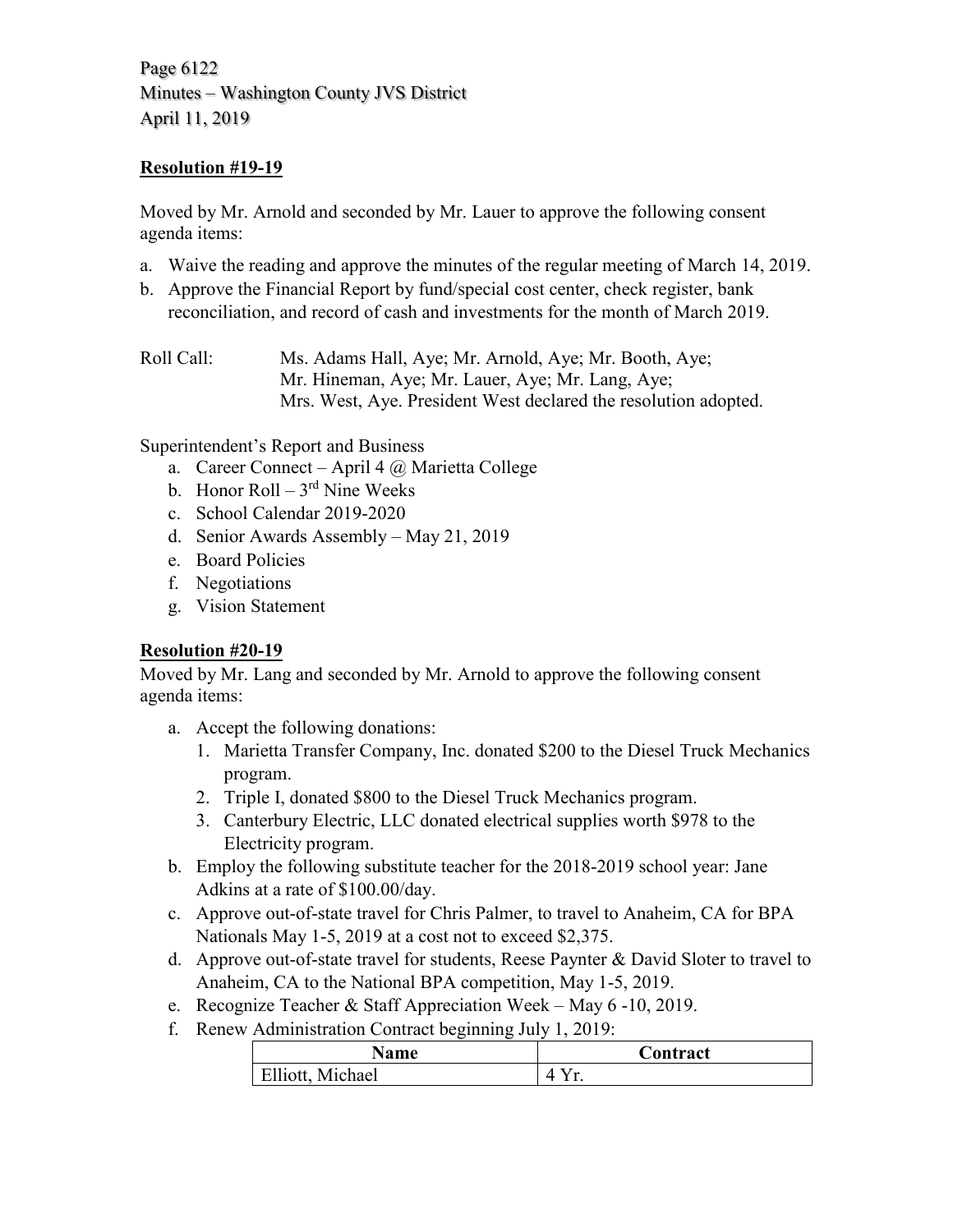Page 6123 Minutes – Washington County JVS District April 11, 2019

g. Renew Certificated Staff Contracts beginning July 1, 2019:

| O<br>O<br><b>Adult Technical Training</b> | Contract |
|-------------------------------------------|----------|
| Clark, Marty                              | 1 Yr.    |
| <b>Secondary</b>                          | Contract |
| Dailey, Daniel                            | 1 Yr.    |
| <b>Secondary</b>                          | Contract |
| Elfline, Shari                            | 1 Yr.    |
| Kittle, Charles                           | 2 Yr.    |
| Miller, Kimberly                          | 1 Yr.    |
| Snyder, Lynette                           | 4 Yr.    |
| Strahler, Casey                           | 2 Yr.    |
| Westbrook, Paul                           | 1 Yr.    |
| Wolfe, Deana                              | 1 Yr.    |

h. Renew Classified Contracts beginning July 1, 2019:

| <b>Name</b>         | Contract   | <b>Classification/Step</b> |
|---------------------|------------|----------------------------|
| Brockmeier, Kristin | 2 Yr.      | II/5 (Classified)          |
| Comstock, Heidi     | Continuing | III/5 (Classified)         |
| Hemmerly, Brad      | 2 Yr.      | $I/4$ (Classified)         |
| Hesson, Tiffany     | Continuing | II/6 (Classified)          |
| Rogers, Cynthia     | Continuing | II/6 (Classified)          |

i. Employ the following part-time Adult Technical Training instructor for the year ending June 30, 2019

| <b>Name</b>     | Area                          | Rate/Hr. | <b>Effective</b> |
|-----------------|-------------------------------|----------|------------------|
| Jane Adkins     | Aspire Instructor             | \$18.57  | April 5, 2019    |
| Jane Adkins     | ADP Instructor                | \$18.57  | April 5, 2019    |
| Jack DuVall     | <b>Industrial Maintenance</b> | \$29.00  | April 2, 2019    |
|                 | Mechanic                      |          |                  |
| Jennifer Farley | Aspire Instructor             | \$18.57  | April 11, 2019   |
| Jennifer Farley | <b>ADP</b>                    | \$18.57  | April 11, 2019   |

- j. Authorize Superintendent to notify Staff regarding possible reductions.
- k. Approve Guarantee Trust Life Insurance Company for Student Accident Insurance for 2019-2020.
- l. Approve Commercial Facility Fire Contract with City of Marietta at the cost of \$500 for one year beginning May 1, 2019 and ending April 30, 2020.

Roll Call: Ms. Adams Hall, Aye; Mr. Arnold, Aye; Mr. Booth, Aye; Mr. Hineman, Aye; Mr. Lauer, Aye; Mr. Lang, Aye; Mrs. West, Aye. President West declared the resolution adopted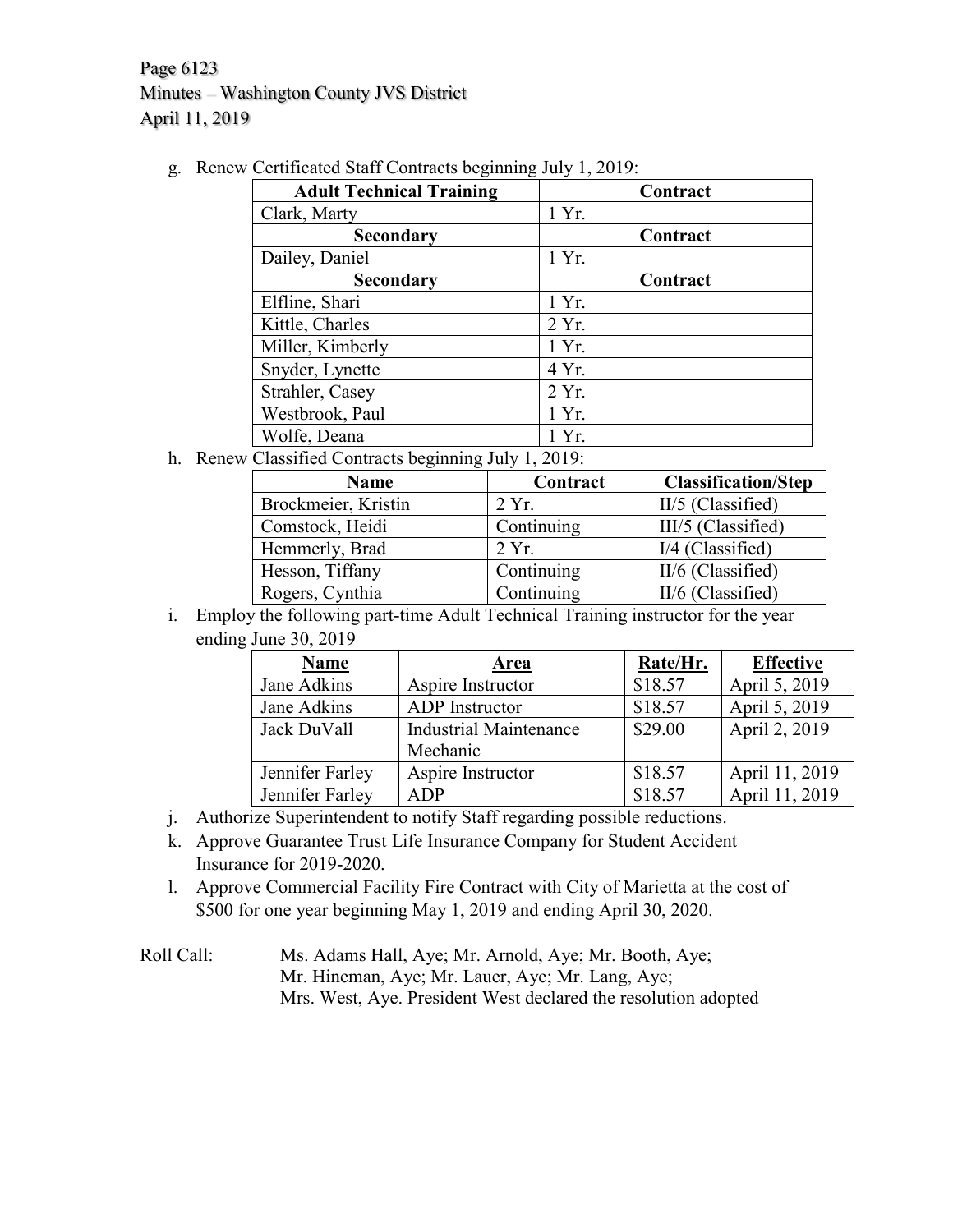Page 6124 Minutes – Washington County JVS District April 11, 2019

#### **Resolution #21-19 – School Calendar for 2019-2020 School Year**

Moved by Mr. Lauer and seconded by Mr. Booth to approve the School Calendar for Teachers and Students for the 2019-2020 School Year



If required, make-up days unuld be: 1/20, 2/17, 4/9, 4/13 and all ather days to be added at the end of the rehaal year. **Buard Approvad: Bar # 21-19** rite first Tuarday & Wadnarday of Fabruary "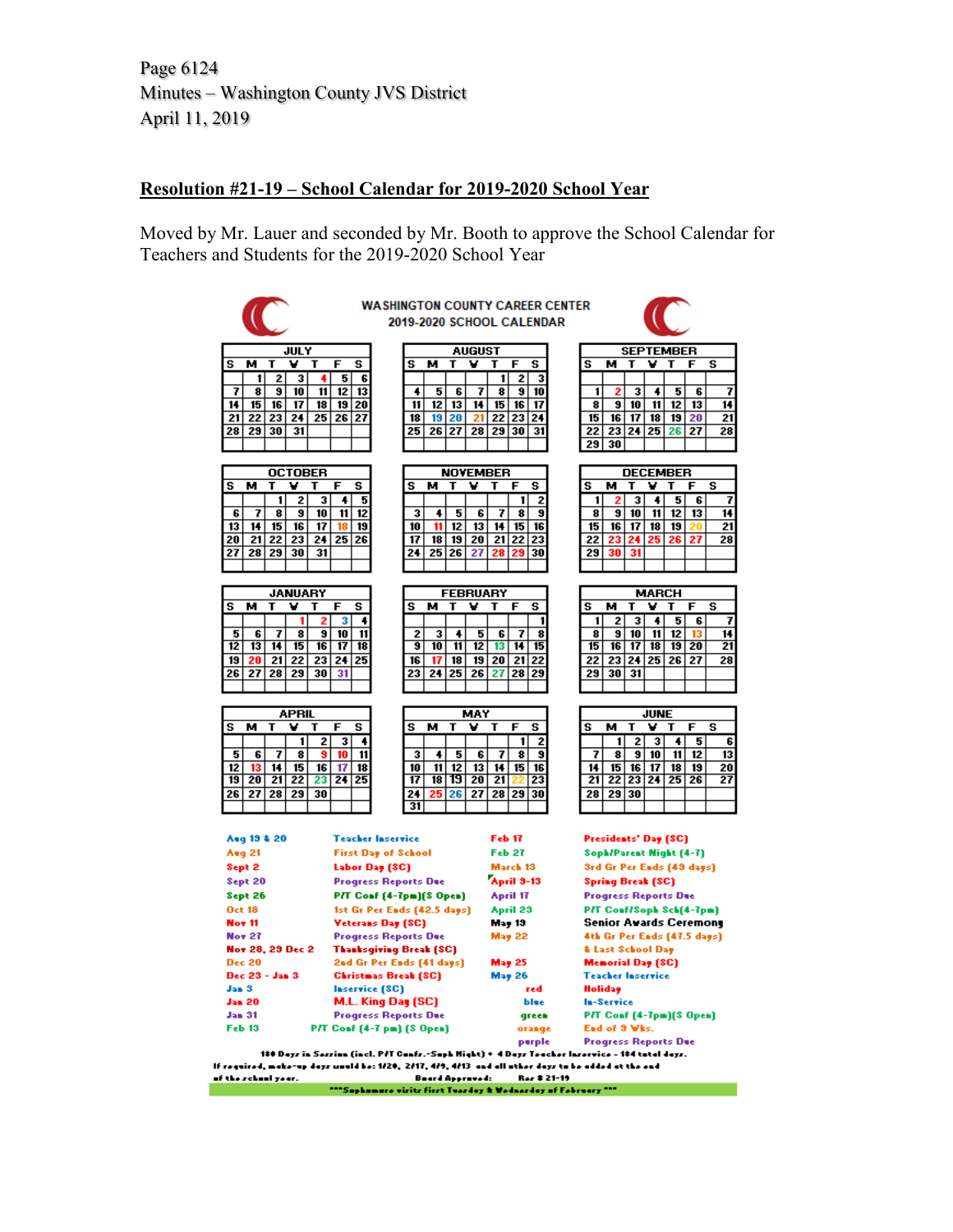Roll Call: Ms. Adams Hall, Aye; Mr. Arnold, Aye; Mr. Booth, Aye; Mr. Hineman, No; Mr. Lauer, Aye; Mr. Lang, Aye; Mrs. West, Aye. President West declared the resolution adopted

# **Resolution #22-19 – Accept Retirement of Sherm Koons**

Moved by Mr. Booth and seconded by Mr. Arnold to approve the following resolution:

WHEREAS, Sherm Koons, with, 18 years of service at the Career Center has requested to be released from his contract of employment for retirement purposes by way of his letter of resignation effective May 24, 2019; and

BE IT RESOLVED, That under the provisions of ORC3319.15, the resignation be accepted; and,

BE IT FURTHER RESOLVED, That severance pay be provided under the provisions of his contract; and,

BE IT FURTHER RESOLVED, That the Board of Education commends him for his public service rendered, commitment to students, and loyalty to the school and the community; and,

BE IT FURTHER RESOLVED, That this retirement is accepted with deep regret, but with best wishes and sincere appreciation.

Roll Call: Ms. Adams Hall, Aye; Mr. Arnold, Aye; Mr. Booth, Aye; Mr. Hineman, Aye; Mr. Lauer, Aye; Mr. Lang, Aye; Mrs. West, Aye. President West declared the resolution adopted

### **Resolution #23-19 – Approve Board Policies**

Moved by Mr. Hineman and seconded by Mr. Lauer to adopt the following resolution:

BE IT RESOLVED, The Board approves the following policy changes (new, revised) as set forth below:

| <b>Policy</b> | <b>Policy Name</b>                   | Change     |
|---------------|--------------------------------------|------------|
| <b>Number</b> |                                      |            |
| 0100          | Definitions                          | Revised    |
| 5610.03       | <b>Emergency Removal of Students</b> | Revised    |
| 6320          | Purchasing and Bidding               | Revised    |
| 6325          | Procurement – Federal Grants/Funds   | Revised    |
| 6605          | Crowdfunding                         | <b>New</b> |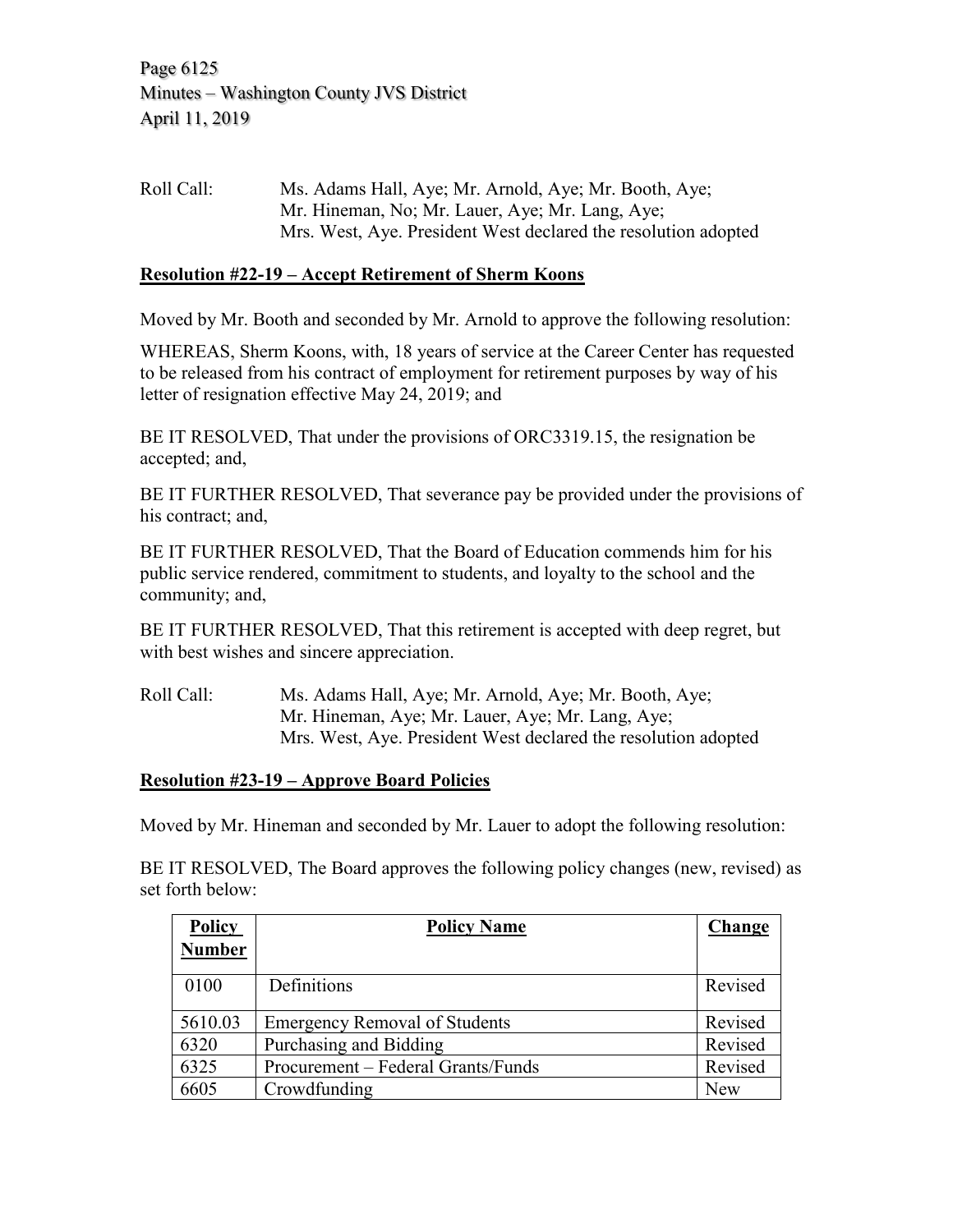Page 6126 Minutes – Washington County JVS District April 11, 2019

| 7540    | Technology                                     | Revised |
|---------|------------------------------------------------|---------|
| 7540.02 | Web Accessibility, Content, Apps, and Services | Revised |
| 7540.04 | Staff Technology Acceptable Use and Safety     | Revised |
| 7544    | Use of Social Media                            | New     |
| 8400    | School Safety                                  | Revised |
| 8500    | Food Services                                  | Revised |

Roll Call: Ms. Adams Hall, Aye; Mr. Arnold, Aye; Mr. Booth, Aye; Mr. Hineman, Aye; Mr. Lauer, Aye; Mr. Lang, Aye; Mrs. West, Aye. President West declared the resolution adopted

### **Resolution #24-19 – Accept Resignation of Derrick Lemley**

Moved by Mr. Hineman and seconded by Mr. Lauer to adopt the following resolution:

WHEREAS, Derrick Lemley, Industrial/Customized Training Manager, has submitted a letter of resignation; therefore,

BE IT RESOLVED, That the resignation of Derrick Lemley be accepted Effective April 12, 2019.

Roll Call: Ms. Adams Hall, Aye; Mr. Arnold, Aye; Mr. Booth, Aye; Mr. Hineman, Aye; Mr. Lauer, Aye; Mr. Lang, Aye; Mrs. West, Aye. President West declared the resolution adopted

### RECESS INTO EXECUTIVE SESSION

Moved by Mr. Hineman and seconded by Mr. Arnold to recess into Executive Session to review current contract language and other terms of employment of the Treasurer at 6:27 pm.

Roll Call: Ms. Adams Hall, Aye; Mr. Arnold, Aye; Mr. Booth, Aye; Mr. Hineman, Aye; Mr. Lauer, Aye; Mr. Lang, Aye; Mrs. West, Aye. President West declared the resolution adopted

## ADJOURN EXECUTIVE SESSION

Mrs. West declared the meeting open in regular session at 6:39 p.m.